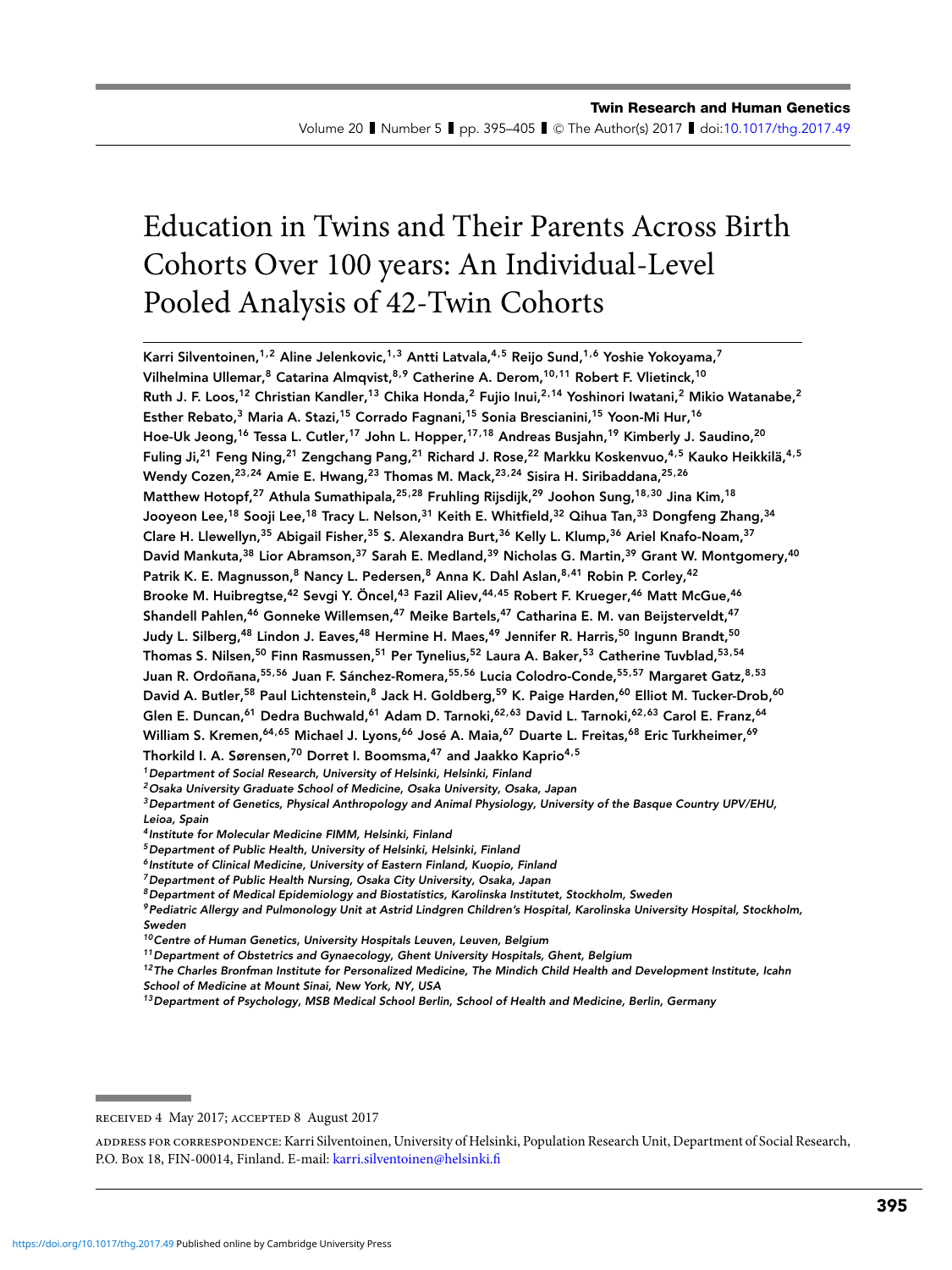*14Faculty of Health Science, Kio University, Nara, Japan*

*15Istituto Superiore di Sanità – Centre for Behavioural Sciences and Mental Health, Rome, Italy*

*16Department of Education, Mokpo National University, Jeonnam, South Korea*

*17The Australian Twin Registry, Centre for Epidemiology and Biostatistics, The University of Melbourne, Melbourne, Australia*

*18Department of Epidemiology, School of Public Health, Seoul National University, Seoul, South Korea 19HealthTwiSt GmbH, Berlin, Germany*

*20Department of Psychological and Brain Sciencies, Boston University, Boston, MA, USA*

*21Department of Noncommunicable Diseases Prevention, Qingdao Centers for Disease Control and Prevention, Qingdao, China*

*22Department of Psychological and Brain Sciences, Indiana University, Bloomington, IN, USA*

*23Department of Preventive Medicine, Keck School of Medicine of USC, University of Southern California, Los Angeles, CA, USA*

*24USC Norris Comprehensive Cancer Center, Los Angeles, CA, USA*

*25Institute of Research & Development, Battaramulla, Sri Lanka*

*26Faculty of Medicine & Allied Sciences, Rajarata University of Sri Lanka Saliyapura, Sri Lanka*

*27NIHR Mental Health Biomedical Research Centre, South London and Maudsley NHS Foundation Trust, and Institute of Psychiatry***,** *Psychology and Neuroscience, King's College London, London, UK*

*28Research Institute for Primary Care and Health Sciences, School for Primary Care Research (SPCR), Faculty of Health, Keele University, Staffordshire, UK*

*29MRC Social, Genetic & Developmental Psychiatry Centre, Institute of Psychiatry, Psychology and Neuroscience, King's College London, London, UK*

*30Institute of Health and Environment, Seoul National University, Seoul, South Korea*

*31Department of Health and Exercise Sciences and Colorado School of Public Health, Colorado State University, Fort Collins, CO, USA*

*32Psychology and Neuroscience, Duke University, Durham, NC, USA*

*33Department of Public Health, Epidemiology, Biostatistics and Biodemography, University of Southern Denmark, Odense, Denmark*

*34Department of Public Health, Qingdao University Medical College, Qingdao, China*

*35Health Behaviour Research Centre, Department of Epidemiology and Public Health, Institute of Epidemiology and Health Care, University College London, London, UK*

*36Michigan State University, East Lansing, MI, USA*

*37The Hebrew University of Jerusalem, Jerusalem, Israel*

*38Hadassah Hospital Obstetrics and Gynecology Department, Hebrew University Medical School, Jerusalem, Israel 39Genetic Epidemiology Department, QIMR Berghofer Medical Research Institute, Brisbane, Australia*

*40Molecular Epidemiology Department, QIMR Berghofer Medical Research Institute, Brisbane, Australia*

*41Institute of Gerontology and Aging Research Network — Jönköping (ARN-J), School of Health and Welfare Jönköping University, Jönköping, Sweden*

*42Institute for Behavioral Genetics, University of Colorado, Boulder, CO, USA*

*43Department of Statistics, Faculty of Arts and Sciences, Kırıkkale University, Kırıkkale, Turkey*

*44Psychology and African American Studies, Virginia Commonwealth University, Richmond, VA, USA*

*45Faculty of Business, Karabuk University, Turkey*

*46Department of Psychology, University of Minnesota, Minneapolis, MN, USA*

*47Department of Biological Psychology, VU University Amsterdam, Amsterdam, the Netherlands*

*48Department of Human and Molecular Genetics, Virginia Institute for Psychiatric and Behavioral Genetics, Virginia Commonwealth University, Richmond, VA, USA*

*49Department of Human and Molecular Genetics, Psychiatry and Massey Cancer Center, Virginia Commonwealth University, Richmond, VA, USA*

*50Norwegian Institute of Public Health, Oslo, Norway*

*51Lund University, Lund, Sweden*

*52Department of Public Health Sciences, Karolinska Institutet, Stockholm, Sweden*

*53Department of Psychology, University of Southern California, Los Angeles, CA, USA*

*<sup>54</sup> School of Law, Psychology and Social Work/Criminology, Örebro University, Örebro, Sweden*

*55Department of Human Anatomy and Psychobiology, University of Murcia, Murcia, Spain*

*56IMIB-Arrixaca, Murcia, Spain*

*57QIMR Berghofer Medical Research Institute, Brisbane, Australia*

*58Health and Medicine Division, The National Academies of Sciences, Engineering, and Medicine, Washington, DC, USA*

*59Department of Epidemiology, School of Public Health, University of Washington, Seattle, WA, USA*

*60Department of Psychology, University of Texas at Austin, Austin, TX, USA*

*61Washington State Twin Registry, Washington State University – Health Sciences Spokane, Spokane, WA, USA*

*62Department of Radiology, Semmelweis University, Budapest, Hungary*

*63Hungarian Twin Registry, Budapest, Hungary*

*64Department of Psychiatry, University of California, San Diego, CA, USA*

*65VA San Diego Center of Excellence for Stress and Mental Health, La Jolla, CA, USA*

*66Department of Psychology, Boston University, Boston, MA, USA*

*67CIFI2D, Faculty of Sport, University of Porto, Porto, Portugal*

*68Department of Physical Education and Sport, University of Madeira, Funchal, Portugal*

*69Department of Psychology, University of Virginia, Charlottesville, VA, USA*

*70Novo Nordisk Foundation Centre for Basic Metabolic Research (Section on Metabolic Genetics), and Department of*

*Public Health, Faculty of Health and Medical Sciences, University of Copenhagen, Copenhagen, Denmark*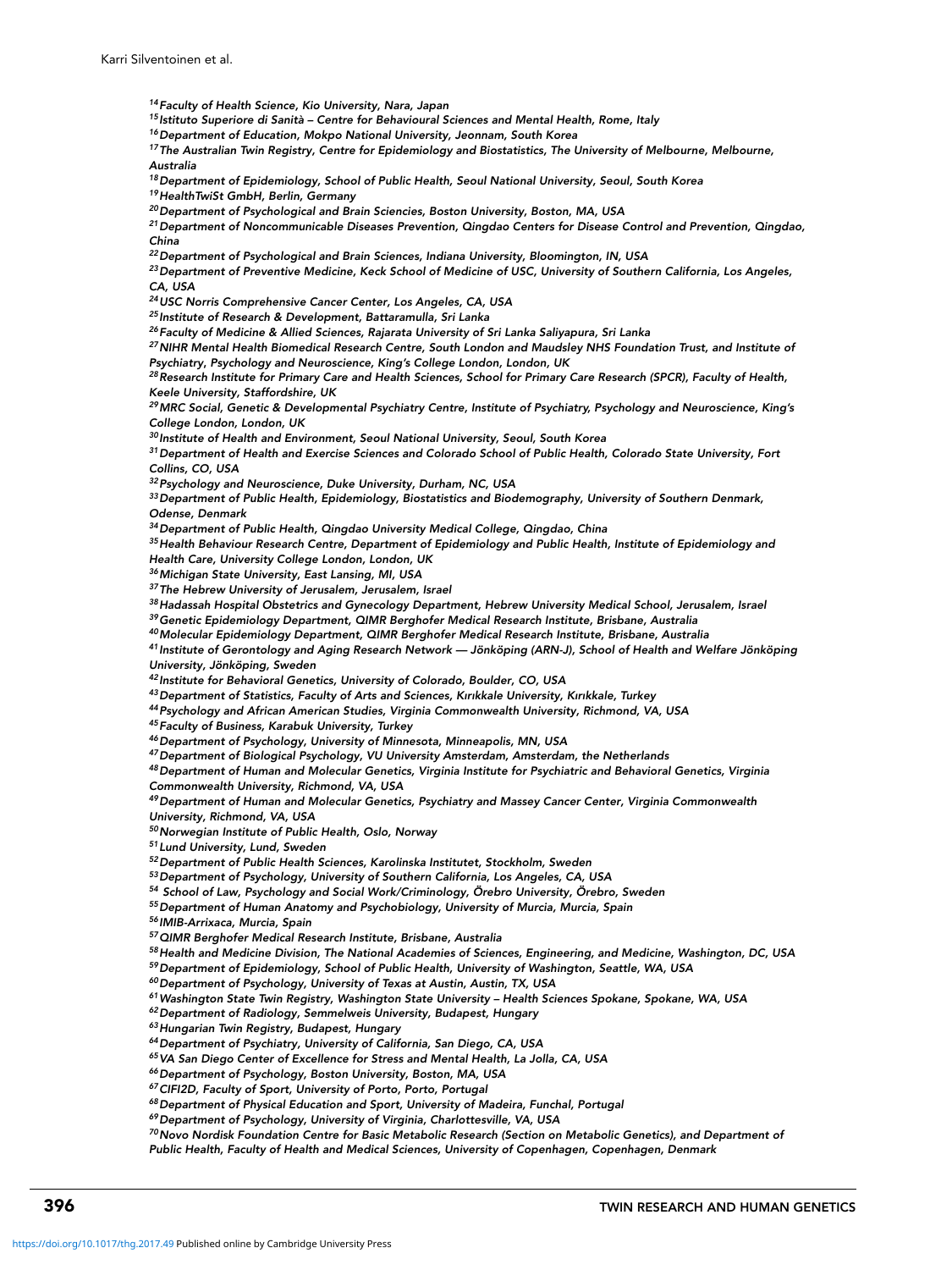Whether monozygotic (MZ) and dizygotic (DZ) twins differ from each other in a variety of phenotypes is important for genetic twin modeling and for inferences made from twin studies in general. We analyzed whether there were differences in individual, maternal and paternal education between MZ and DZ twins in a large pooled dataset. Information was gathered on individual education for 218,362 adult twins from 27 twin cohorts (53% females; 39% MZ twins), and on maternal and paternal education for 147,315 and 143,056 twins respectively, from 28 twin cohorts (52% females; 38% MZ twins). Together, we had information on individual or parental education from 42 twin cohorts representing 19 countries. The original education classifications were transformed to education years and analyzed using linear regression models. Overall, MZ males had 0.26 (95% CI [0.21, 0.31]) years and MZ females 0.17 (95% CI [0.12, 0.21]) years longer education than DZ twins. The zygosity difference became smaller in more recent birth cohorts for both males and females. Parental education was somewhat longer for fathers of DZ twins in cohorts born in 1990–1999 (0.16 years, 95% CI [0.08, 0.25]) and 2000 or later (0.11 years, 95% CI [0.00, 0.22]), compared with fathers of MZ twins. The results show that the years of both individual and parental education are largely similar in MZ and DZ twins. We suggest that the socio-economic differences between MZ and DZ twins are so small that inferences based upon genetic modeling of twin data are not affected.

■ **Keywords:** twins, zygosity, education, parental education

Understanding how monozygotic (MZ) and dizygotic (DZ) twins differ from each other has important methodological and possible public health implications. Quantitative genetic twin models assume that MZ and DZ twins are representative of the same background population (Posthuma et al., [2003\)](#page-9-0). If they are not, this may be seen as differences in the means and variances between the two zygosity groups. Zygosity differences in anthropometric measures, especially in early life, are well documented: MZ twins weigh less and are shorter at birth than DZ twins (Hur et al., [2005\)](#page-9-0). Furthermore, DZ twins were slightly taller and had a somewhat higher body mass index (BMI) than MZ twins in a large international twin study based on the same database also used in the present study. The differences were largest in childhood and decreased in adulthood, where differences were less than 1 cm in height and 0.1 kg/m<sup>2</sup> in BMI (Jelenkovic et al., [2015\)](#page-9-0). A Swedish study of young adult men also found that MZ twins had slightly less muscle strength than DZ twins (Silventoinen et al., [2008\)](#page-10-0).

Socio-economic status (SES) is an important determinant of health (Mackenbach et al., [2008\)](#page-9-0), and education is one of the most important dimensions of SES in modern societies (Hout & DiPrete [2006\)](#page-9-0). Thus, the evaluation of the representativeness of SES in twins is important when generalizing the results from twin studies to the general population. One aspect of that validity assessment is to examine educational differences between MZ and DZ twins. There are at least three possible origins of differences between these two types of twins in terms of individual and parental education. First, because MZ twins tend to be shorter and weigh less at birth than DZ twins (Hur et al., [2005\)](#page-9-0) and these birth-related factors may be associated with slower cognitive development (Broekman et al., [2009\)](#page-9-0), it is possible that differences in IQ can be found between MZ and DZ twins that could lead to differences in academic performance in later life. This is supported by findings that twins have, in general, slightly lower IQs than singletons (Voracek & Haubner, [2008\)](#page-10-0), and this difference is even more pronounced in triplets, suggesting that there is a dose-response relationship between the birth-related anthropometrics of multiple pregnancies and later IQ (Silventoinen et al., [2013\)](#page-10-0). However, this effect can at least partially be explained by birth order, as found in a Dutch study (de Zeeuw et al., [2012\)](#page-9-0). There is also evidence that the multiple-birth effect on IQ has diminished over time (Silventoinen et al., [2013;](#page-10-0) Voracek & Haubner, [2008\)](#page-10-0), and it may not exist in the most recent birth cohorts (Calvin et al., [2009;](#page-9-0) Webbink et al., [2008\)](#page-10-0). Previous studies on the zygosity differences in IQ from childhood through early adulthood have shown mixed results, with higher, similar, and lower IQ in MZ twins as compared with DZ twins without a clear age pattern (Haworth et al., [2009;](#page-9-0) Keller et al., [2013;](#page-9-0) Modig et al., [2011;](#page-9-0) Silventoinen et al., [2006\)](#page-10-0). Furthermore, the IQ difference between MZ and DZ twins was small (i.e., less than three IQ points) in the reviewed studies, and thus is not likely to strongly affect academic performance.

Second, DZ twin births have become more common during the last decades in many countries because of the increasing use of in vitro fertilization and other infertility treatments (Imaizumi, [2003\)](#page-9-0). A U.S. study found that mothers who have used fertility treatments — in vitro fertilization in particular — tend to be older, better educated, and are less likely to be smokers than those mothers who have not used these treatments (Tong et al., [2016\)](#page-10-0). Higher maternal age and lower smoking rate, but not higher maternal education, were also found in a Dutch study of mothers who used in vitro fertilization (van Beijsterveldt et al., [2011\)](#page-10-0), which may indicate differences in the access to in vitro fertilization procedures between countries. It is thus possible, especially in societies where fertility treatments are not publicly funded, that the socio-economic background of parents of DZ twins has improved relative to the parents of MZ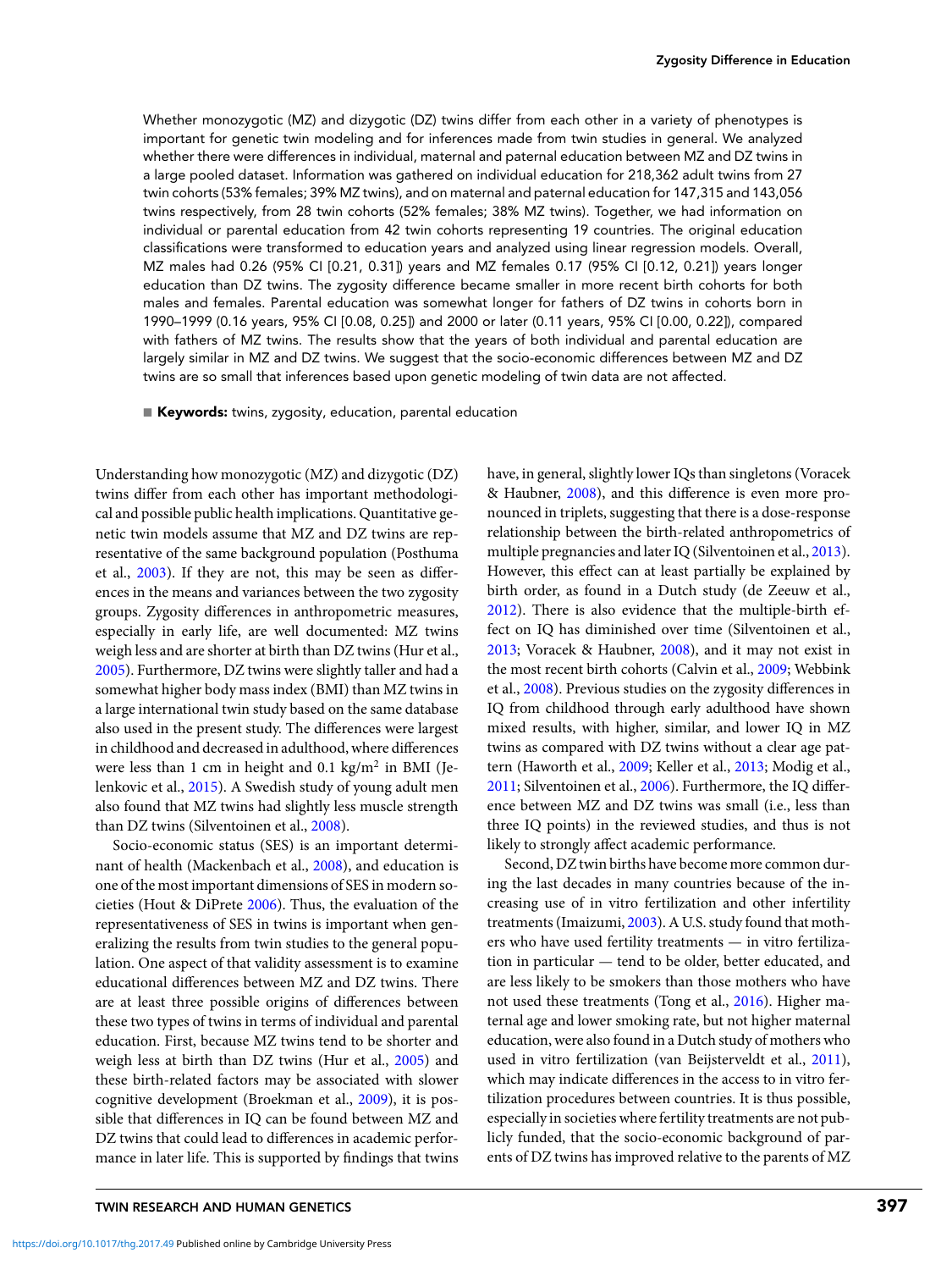twins since the 1980s when in vitro fertilization first became publicly available (Steptoe & Edwards, [1976\)](#page-10-0).

Third, it is possible that different social dynamics between MZ and DZ co-twins may lead to different educational outcomes. A Finnish study of adolescent twins found that MZ twins reported more dependency on their cotwin, and they spend more time together than DZ twins (Penninkilampi-Kerola et al., [2005\)](#page-9-0). In that study, co-twin dependence was found to be associated with less ambitious academic careers after primary education, but otherwise it is poorly known whether this would affect educational differences between MZ and DZ twins.

The previous literature reviewed above suggests that both individual and parental education may differ between MZ and DZ twins and that these differences may have changed over time. We explored these potential differences in the present study by comparing MZ and DZ twins in a very large pooled twin database that contained information on individual, maternal, and paternal education from twin birth cohorts from the late 19th century through to the early 21st century.

# **Data and Methods**

The data were derived from the CODATwins (Collaborative project of Development of Anthropometrical Measures in Twins) database described in detail previously (Silventoinen et al., [2015\)](#page-9-0). The project aimed to combine height and weight data from all twin projects in the world. In addition to the anthropometric measures, the collaborators were asked to provide data on individual education for adults and parental education for children. Together, we had information on individual education from 218,482 twin individuals from 27 twin cohorts representing 15 countries. Since we were interested how the zygosity differences changed over birth cohorts, we removed those without information on birth year (104 individuals), those born before 1890 (7 individuals), and those born after 2000 (9 individuals). Thus, in the analyses, we had 218,362 twin individuals with information on education (53% females; 39% MZ twins) including 95,208 twin pairs with information on education from both co-twins. Information on maternal education was available in 147,315 and paternal education in 143,056 twin individuals after excluding those without information on birth year (91 individuals for maternal and 89 individuals for paternal education) that came from 28 twin cohorts representing 15 countries (52% females; 38% MZ twins). These twins come from 78,748 twin families for maternal and 76,024 twin families for paternal education.

Education classifications were transformed into education years using the average length of educational level in each country. The classifications for individual education for each cohort are presented in Supplementary Table S1 and for maternal and paternal education in Supplementary Table S2. Those who reported individual (2 cases), maternal (10 cases), or paternal (7 cases) education more than 22 years were coded to have 22 years of education (i.e., equivalent of PhD education).

The data were analyzed using linear regression models with individual or parental education as the dependent variable and zygosity and twin cohort as the independent variables. We stratified the analyses by 10-year birth cohorts from 1890–1899 to 1990–1999 when analyzing individual education and to 2000 or later when analyzing maternal and paternal education. We first tested the main effect of zygosity on individual and parental education. In the analyses pooling all birth cohorts together, the results were additionally adjusted for 10-year birth cohort by including it as a classified independent variable in the regression model to also take into account possible non-linear effects of birth cohort on individual or parental education. After that we tested whether the association between zygosity and individual education is similar in males and females and whether the associations between zygosity and individual, maternal and paternal education have changed over the birth cohorts by fitting interaction terms between zygosity and sex as well as zygosity and birth cohort into the regression model. Thus, in total, we tested five interaction effects. When individual education was analyzed, we used twin individuals after taking into account the effect of sampling twin pairs rather than unrelated individuals on standard errors by using the cluster option of Stata/SE statistical software, version 13.1 for Windows (StataCorp, College Station, TX, USA). We also replicated the analyses for 172,970 twin individuals with information on education at 30 years of age or older to confirm that the results are similar if studying completed education. Furthermore, we analyzed this between same-sex and opposite-sex DZ twins using 201,949 twin individuals for whom we knew the sex of the co-twin. When we analyzed maternal and paternal education, only one twin from each family was selected since both co-twins have the same parental education.

As we had fewer families with information on paternal education than maternal education, we studied the representativeness of paternal education. We found that the maternal education was 0.56 (95% CI [0.47, 0.66]) years higher in families with information also available on paternal education as compared to families without information on paternal education, when adjusting the results for twin cohorts and 10-year birth cohorts. This suggests that in families of lower socio-economic position, it may be more likely that we did not have information on paternal education.

## **Results**

[Figure 1](#page-4-0) presents the mean individual, maternal, and paternal education by birth cohort. The educational years increased over the birth cohorts and were higher for individual than for parental education, indicating the general educational transition in the world. An exception was the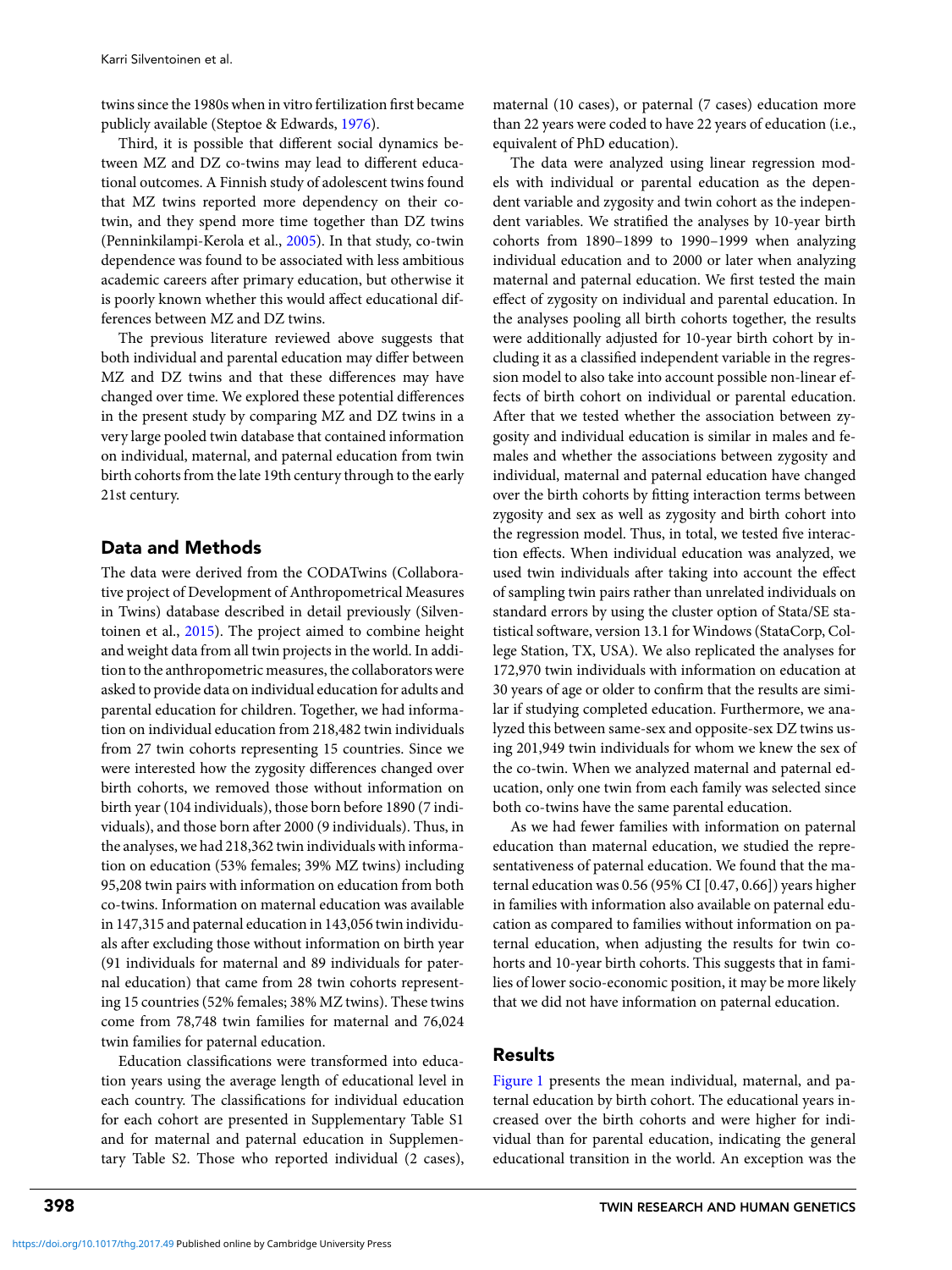<span id="page-4-0"></span>



Individual education in men Individual education in women I Maternal education <sup>-</sup> Paternal education

## **FIGURE 1**

**Mean individual, maternal, and paternal education years by birth cohort.**

cohort born 1990–1999, because in this cohort twins were generally younger and had not yet finalized their education.

We started the analyses by studying the zygosity difference in individual education. Among both men and women, MZ twins had slightly higher education levels than DZ twins [\(Table 1\)](#page-5-0). This difference was seen in all birth cohorts except 1890–1899 in men and 1910–1909 and 1990– 1999 in women, but according to linear regression, in some birth cohorts the zygosity difference was not statistically significant because of small sample size. When data pooled according to birth year were analyzed, a statistically significant interaction effect between sex and zygosity was found (*p* < .0001): in men, MZ twins had 0.26 (95% CI [0.21, 0.31]) years more education, whereas for women this difference was 0.17 (95% CI [0.12, 0.21]) education years when the results were also additionally adjusted for birth cohort. However, there was also an interaction effect between zygosity and birth cohort ( $p < .0001$  in both men and women): the education difference between twin types decreased, on average, by 0.09 years (95% CI [0.06, 0.11]) in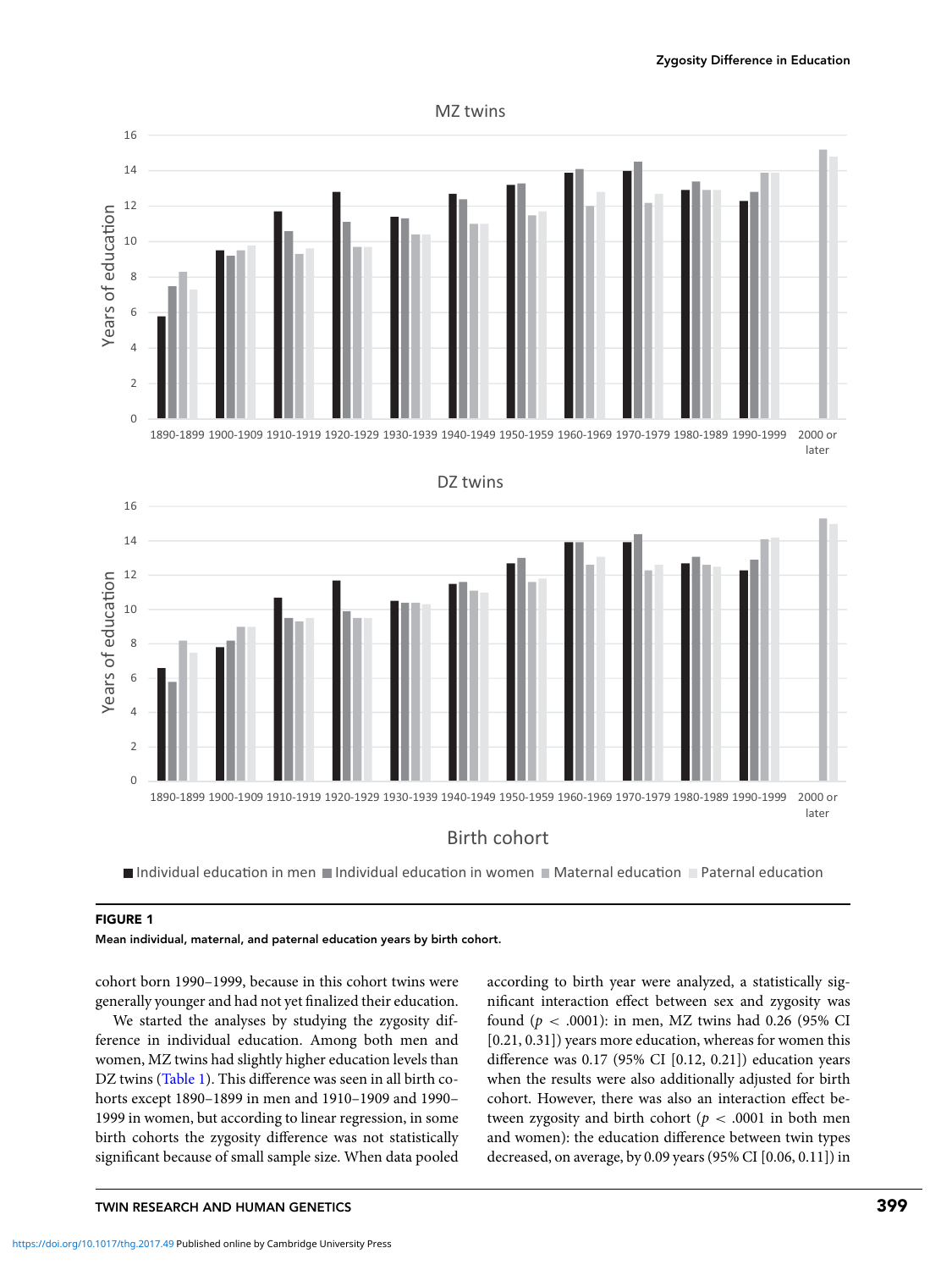#### <span id="page-5-0"></span>**TABLE 1**

**Number of Twin Individuals and Means, Standard Deviations (***SD***), and the Regression Coefficients (β) With 95% Confidence Intervals (CI) of Individual Education By Sex, Zygosity and Birth Cohort**

| Birth cohort | MZ twins |      |      | DZ twins |      |      | Regression coefficient <sup>1</sup> |                |
|--------------|----------|------|------|----------|------|------|-------------------------------------|----------------|
|              | N        | Mean | SD   | N        | mean | D    | B                                   | 95% CI         |
| Men          |          |      |      |          |      |      |                                     |                |
| 1890-1899    | 27       | 5.8  | 3.94 | 41       | 6.6  | 3.81 | 0.32                                | $-2.24, 2.89$  |
| 1900-1909    | 216      | 9.5  | 4.88 | 353      | 7.8  | 4.41 | $-0.52$                             | $-1.09, 0.05$  |
| 1910-1919    | 1,585    | 11.7 | 4.16 | 2,286    | 10.7 | 4.28 | $-0.41$                             | $-0.67, -0.15$ |
| 1920-1929    | 6,294    | 12.8 | 3.79 | 8,988    | 11.7 | 4.15 | $-0.25$                             | $-0.39, -0.12$ |
| 1930-1939    | 3,139    | 11.4 | 4.35 | 7,417    | 10.5 | 4.46 | $-0.12$                             | $-0.30, 0.07$  |
| 1940-1949    | 6,087    | 12.7 | 4.21 | 14,297   | 11.5 | 4.40 | $-0.46$                             | $-0.59, -0.33$ |
| 1950-1959    | 7,496    | 13.2 | 3.64 | 14,077   | 12.7 | 3.76 | $-0.26$                             | $-0.37, -0.16$ |
| 1960-1969    | 3,567    | 13.9 | 2.92 | 5,077    | 13.9 | 2.87 | $-0.01$                             | $-0.15, 0.12$  |
| 1970-1979    | 4,900    | 14.0 | 2.71 | 5,683    | 13.9 | 2.58 | $-0.18$                             | $-0.30, -0.06$ |
| 1980-1989    | 3,948    | 12.9 | 2.54 | 5,117    | 12.7 | 2.47 | $-0.13$                             | $-0.25, -0.02$ |
| 1990-1999    | 593      | 12.3 | 1.96 | 665      | 12.3 | 2.21 | $-0.15$                             | $-0.43, 0.12$  |
| Women        |          |      |      |          |      |      |                                     |                |
| 1890-1899    | 57       | 7.5  | 4.15 | 75       | 5.8  | 2.88 | $-0.05$                             | $-1.39, 1.30$  |
| 1900-1909    | 403      | 9.2  | 4.62 | 622      | 8.2  | 4.36 | $-0.17$                             | $-0.62, 0.27$  |
| 1910-1919    | 1,528    | 10.6 | 4.03 | 2,378    | 9.5  | 4.09 | 0.01                                | $-0.23, 0.24$  |
| 1920-1929    | 3,159    | 11.1 | 3.96 | 5,428    | 9.9  | 4.02 | $-0.21$                             | $-0.38, -0.04$ |
| 1930-1939    | 3,988    | 11.3 | 3.95 | 7,640    | 10.4 | 4.16 | $-0.24$                             | $-0.40, -0.07$ |
| 1940-1949    | 7,669    | 12.4 | 3.84 | 15,727   | 11.6 | 4.12 | $-0.20$                             | $-0.31, -0.09$ |
| 1950-1959    | 10,294   | 13.3 | 3.45 | 15,476   | 13.0 | 3.62 | $-0.14$                             | $-0.23, -0.05$ |
| 1960-1969    | 6,615    | 14.1 | 2.87 | 6,948    | 13.9 | 2.85 | $-0.13$                             | $-0.24, -0.03$ |
| 1970-1979    | 7,124    | 14.5 | 2.88 | 6,875    | 14.4 | 2.71 | $-0.13$                             | $-0.24, -0.03$ |
| 1980-1989    | 6,485    | 13.4 | 2.52 | 6,271    | 13.1 | 2.39 | $-0.14$                             | $-0.24, -0.05$ |
| 1990-1999    | 988      | 12.8 | 2.22 | 759      | 12.9 | 2.02 | 0.23                                | 0.00, 0.47     |

Note: 1Adjusted for twin cohort; MZ twins used as the reference category.

men and by 0.10 years (95% CI [0.08, 0.13]) in women per 10-year birth cohort between 1890–1899 and 1990–1999. The comparisons between opposite-sex and same-sex DZ twins revealed no systematic differences, and in most of the birth cohorts the difference was non-significant (Supplementary Table S3). The analyses were repeated for participants 30 years of age or older using the pooled data to determine whether unfinished education affected the results. However, we found only slight changes (0.29, 95% CI [0.24, 0.35] education years difference in males and 0.19, 95% CI [0.14, 0.23] education years difference in females when comparing MZ and DZ twins) as compared to the results using all twins. Furthermore, birth cohort-specific results were very similar except in the two latest birth cohorts for which there were not enough participants aged 30 or older to conduct the analyses (results not shown, but are available from the corresponding author).

We then conducted similar analyses for parental education [\(Table 2\)](#page-6-0). When data from all birth cohorts were pooled together and the results were additionally adjusted for birth cohorts, no zygosity effect was seen for either maternal (0.01, 95% CI [−0.03, 0.06] years more education in MZ twins) or paternal education  $(0.01, 95\% \text{ CI } [-0.04,$ 0.05] years more education in MZ twins). We found some evidence of an interaction effect between zygosity and birth cohort both for maternal ( $p = .001$ ) and paternal education  $(p < .0001)$ : the interaction term suggested that the zygosity difference in maternal education had changed by 0.03 (95% CI [0.01, 0.04]) years and paternal education by 0.05 (95% CI [0.03, 0.07]) years per 10-year birth cohort. In the earliest birth cohorts, there was some evidence of higher maternal and paternal education in MZ twins, and the difference was statistically significant in the cohort born 1920–1929 (0.31, 95% CI [0.13, 0.48] years for maternal and 0.31, 95% CI [0.10, 0.52] years for paternal education). However, this was no longer evident in the cohorts born after the 1950s. Instead, the fathers of DZ twins had higher education levels in the most recent cohorts born in 1990–1999 (0.16 95% CI [0.08, 0.25] years) and 2000 or later (0.11 95% CI [0.00, 0.22] years), but for maternal education we did not find a statistically significant difference.

## **Discussion**

In this very large pooled twin study, we found that the education level of MZ twins was slightly higher than that of DZ twins. The difference was more pronounced in men and in the earliest birth cohorts, but even in these groups, the difference was quite small (less than 0.5 education years). We found some evidence of higher maternal and paternal education in MZ twins in the cohorts born in the 1950s or earlier, but paternal education was higher in DZ twins in the latest birth cohorts (1990–1999 and 2000 or later). The higher paternal education in these birth cohorts may be associated with the increased use of fertility treatments — in vitro fertilization in particular. U.S. mothers using in vitro fertilization tend to be older and better educated than other mothers (Tong et al., [2016\)](#page-10-0), and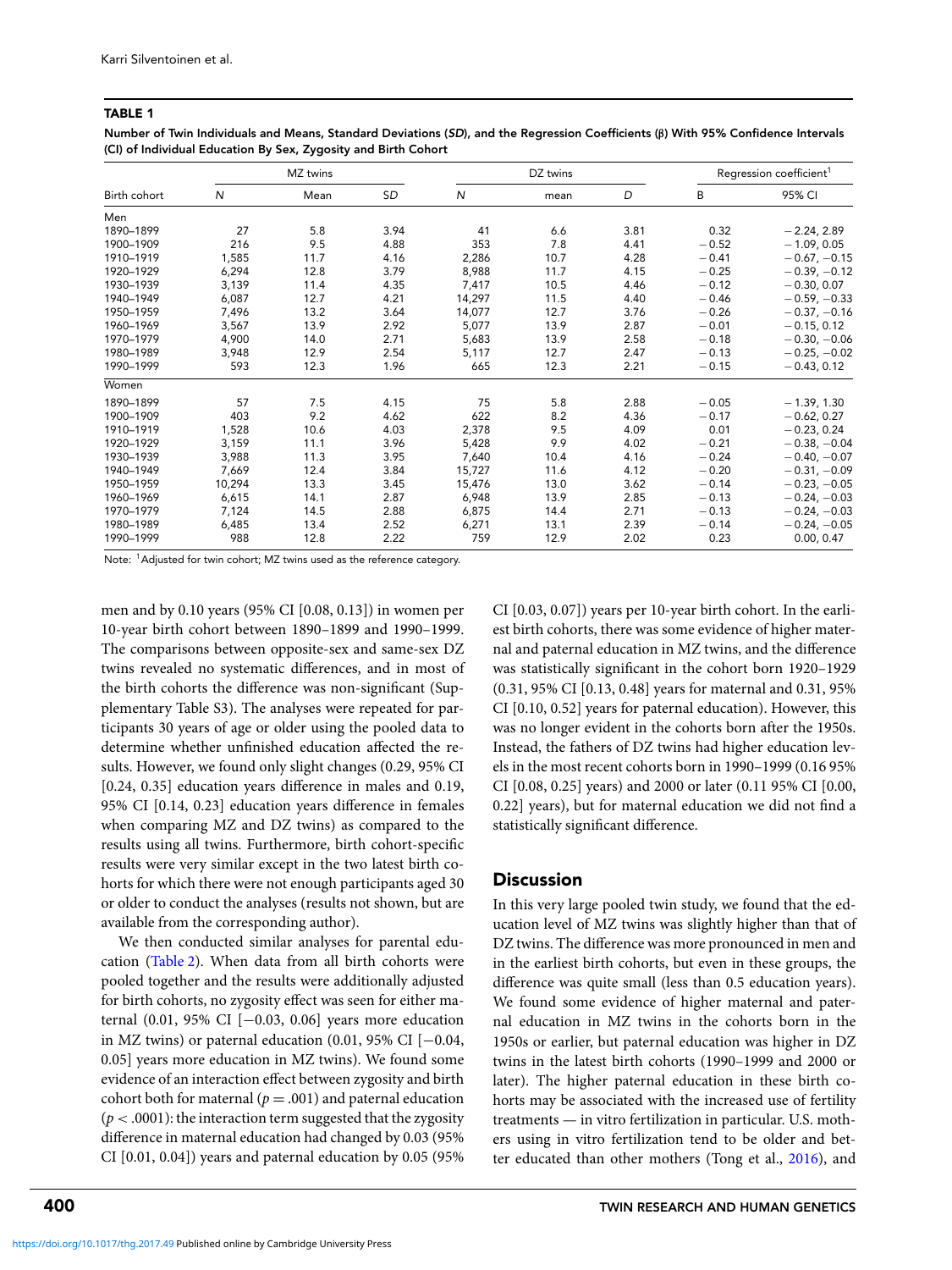#### <span id="page-6-0"></span>**TABLE 2**

**Number of Twin Families and Means, Standard Deviations, and Regression Coefficients (β) With 95% Confidence Intervals (CI) of Maternal and Paternal Education By Zygosity and Birth Cohort**

| Birth cohort       | MZ twins |      |           | DZ twins |      |      | Regression coefficient <sup>1</sup> |                |
|--------------------|----------|------|-----------|----------|------|------|-------------------------------------|----------------|
|                    | N        | Mean | <b>SD</b> | N        | mean | SD   | β                                   | 95% CI         |
| Maternal education |          |      |           |          |      |      |                                     |                |
| 1890-1899          | 8        | 8.3  | 2.49      | 5        | 8.2  | 3.90 | $-0.05$                             | $-3.91, 3.81$  |
| 1900-1909          | 75       | 9.5  | 2.94      | 96       | 9.0  | 3.03 | $-0.44$                             | $-1.36, 0.47$  |
| 1910-1919          | 713      | 9.3  | 3.07      | 826      | 9.3  | 2.91 | $-0.03$                             | $-0.33, 0.26$  |
| 1920-1929          | 2,095    | 9.7  | 3.05      | 2,459    | 9.5  | 3.00 | $-0.31$                             | $-0.48, -0.13$ |
| 1930-1939          | 1,267    | 10.4 | 2.69      | 1,864    | 10.4 | 2.75 | $-0.08$                             | $-0.27, 0.11$  |
| 1940-1949          | 2,794    | 11.0 | 2.62      | 4,763    | 11.1 | 2.72 | $-0.11$                             | $-0.22, 0.01$  |
| 1950-1959          | 4,427    | 11.5 | 2.82      | 6,375    | 11.6 | 2.66 | $-0.12$                             | $-0.22, -0.03$ |
| 1960-1969          | 1,956    | 12.0 | 3.35      | 2,478    | 12.6 | 3.00 | 0.10                                | $-0.06, 0.27$  |
| 1970-1979          | 2,451    | 12.2 | 3.37      | 2,997    | 12.3 | 3.17 | 0.10                                | $-0.06, 0.26$  |
| 1980-1989          | 3,164    | 12.9 | 3.26      | 4,319    | 12.6 | 3.50 | 0.06                                | $-0.09, 0.21$  |
| 1990-1999          | 7,009    | 13.9 | 2.90      | 12,909   | 14.1 | 2.92 | 0.06                                | $-0.01, 0.14$  |
| 2000 or later      | 4,280    | 15.2 | 3.04      | 9,418    | 15.3 | 3.18 | 0.06                                | $-0.04, 0.16$  |
| Paternal education |          |      |           |          |      |      |                                     |                |
| 1890-1899          | 9        | 7.3  | 2.00      | 4        | 7.5  | 1.91 | 0.17                                | $-2.44, 2.78$  |
| 1900-1909          | 67       | 9.8  | 3.69      | 89       | 9.0  | 3.37 | $-0.82$                             | $-1.95, 0.31$  |
| 1910-1919          | 675      | 9.6  | 3.49      | 800      | 9.5  | 3.47 | $-0.05$                             | $-0.40, 0.31$  |
| 1920-1929          | 2,018    | 9.7  | 3.65      | 2,378    | 9.5  | 3.42 | $-0.31$                             | $-0.52, -0.10$ |
| 1930-1939          | 1,219    | 10.4 | 3.08      | 1,781    | 10.3 | 3.06 | $-0.08$                             | $-0.30, 0.14$  |
| 1940-1949          | 2,724    | 11.0 | 3.07      | 4,626    | 11.0 | 3.19 | $-0.06$                             | $-0.21, 0.08$  |
| 1950-1959          | 4,290    | 11.7 | 3.34      | 6,224    | 11.8 | 3.24 | $-0.18$                             | $-0.30, -0.06$ |
| 1960-1969          | 1,869    | 12.8 | 3.66      | 2,365    | 13.1 | 3.36 | $-0.05$                             | $-0.25, 0.16$  |
| 1970-1979          | 2,308    | 12.7 | 3.48      | 2,765    | 12.6 | 3.35 | 0.07                                | $-0.11, 0.24$  |
| 1980-1989          | 2,980    | 12.9 | 3.60      | 4,090    | 12.5 | 3.88 | 0.08                                | $-0.08, 0.24$  |
| 1990-1999          | 6,875    | 13.9 | 3.03      | 12,665   | 14.2 | 3.06 | 0.16                                | 0.08, 0.25     |
| 2000 or later      | 4,114    | 14.8 | 3.34      | 9,089    | 15.0 | 3.34 | 0.11                                | 0.00, 0.22     |

Note: 1Adjusted for twin cohort; MZ twins used as the reference category.

this, in turn, may also have affected paternal education because of educational homogamy, which is well known in many societies (Blossfeld, [2009\)](#page-9-0). Also, the fertility treatment is expensive, and a husband's income determines the social position of the family in many societies, which may explain why the effect is particularly evident in paternal education.

The observation that MZ twins had slightly higher education than DZ twins is puzzling. We found some evidence of higher parental education in the earliest birth cohorts, but this effect disappeared in the later birth cohorts and even reversed for paternal education, thus not supporting the idea that the difference in individual education would be caused by socio-economic background. It is also not very likely that physiological features related to twin pregnancies would be the explanation. MZ twins are somewhat lighter at birth (Hur et al., [2005\)](#page-9-0) and slightly shorter in adolescence and adulthood than DZ twins (Jelenkovic et al., [2015\)](#page-9-0). Low birth weight has been found to be associated with slower cognitive development (Broekman et al., [2009\)](#page-9-0) and short stature in adulthood with lower IQ (Silventoinen et al., [2006\)](#page-10-0) and less education (Magnusson et al., [2006\)](#page-9-0). Thus, the zygosity differences in birth size and later height would predict an effect in the opposite direction of what was found.

One explanation for the slightly higher education in MZ as compared with DZ twins could be different social dynamics within MZ and DZ co-twins. In a Finnish study,

MZ twins reported more dependence on the co-twin than did DZ twins, but this was related to selecting a vocational rather than an academic educational path after the compulsory primary education (Penninkilampi-Kerola et al., [2005\)](#page-9-0). There is also some evidence that cooperation is more common in MZ than in DZ twin pairs (Segal, [2002;](#page-9-0) Segal & Hershberger, [1999\)](#page-9-0). More cooperation and a greater similarity in intelligence in MZ than DZ twins might help MZ twins continue schooling together. However, it is clear that more research is needed to find out whether this could explain the observed zygosity difference in education years.

Still another possible explanation of the differences in education between MZ and DZ twins could be differences in maternal age also affecting birth order. It is well known that older maternal age not only increases DZ births because of the increasing use of in vitro fertilization but also natural DZ twinning rates (Derom et al., [2011\)](#page-9-0). Thus, it is also likely that DZ twins more often have later parity than MZ twins. Older maternal age has been found to be associated with slightly lower IQ when adjusted for birth cohort effect (Myrskylä et al., [2013\)](#page-9-0), and the number of older siblings also has a negative effect on education (Black et al., [2005;](#page-8-0) Brooth & Kee, [2009\)](#page-9-0). Because fertility has decreased during the 20th century (Lesthaeghe, [2010\)](#page-9-0), this effect may have become weaker as the average family size has decreased, which parallels our result on the decreasing difference in education between MZ and DZ twins over the birth cohorts.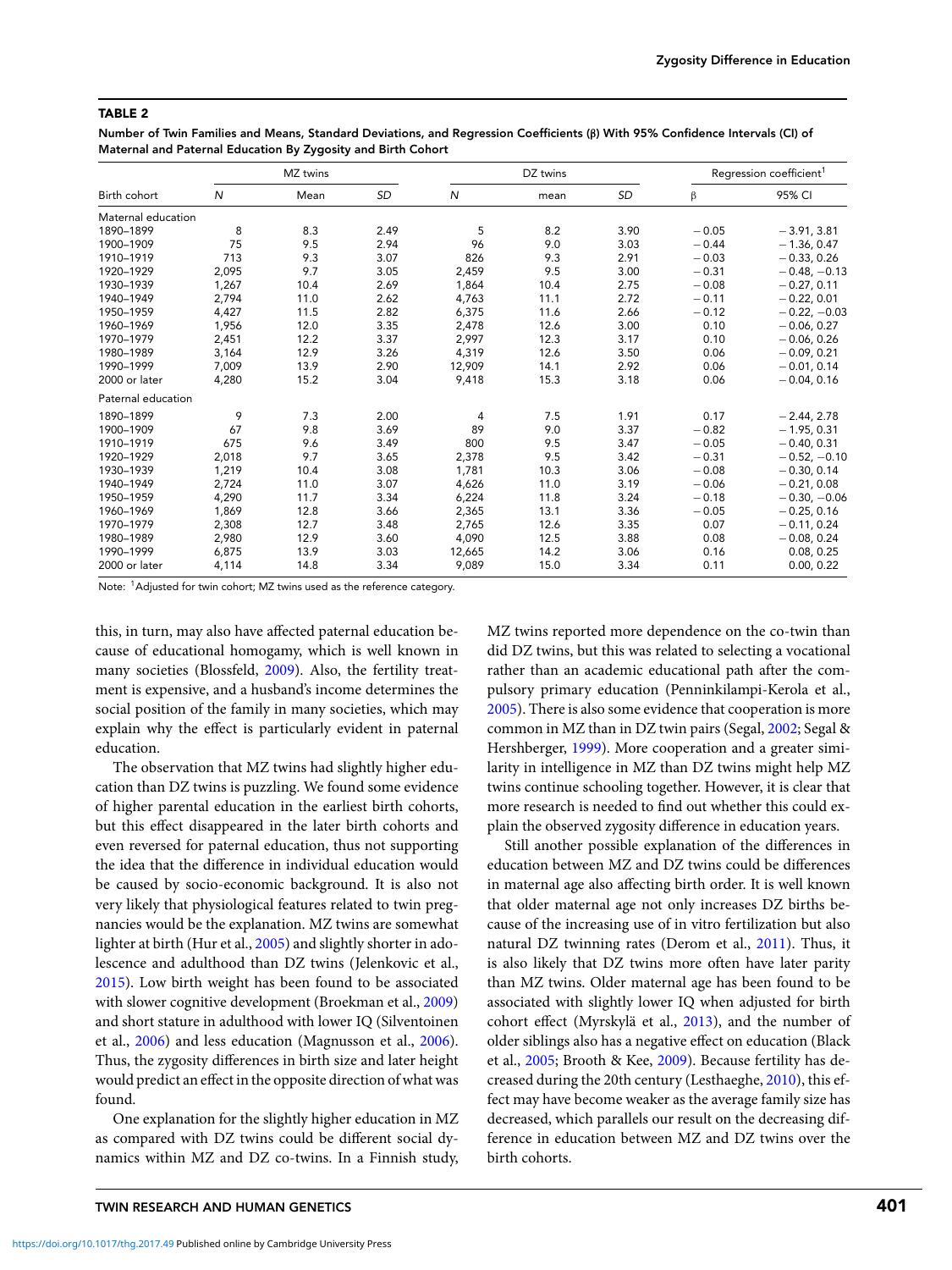It is also possible that selective participation may have affected our results. Higher than expected proportions of MZ twins have been found in many twin cohorts suggesting that participation rates have been higher in MZ than DZ twins (Silventoinen et al., [2015\)](#page-9-0), and those in higher socioeconomic positions tend to more actively take part in surveys in general (Laaksonen et al., [2008\)](#page-9-0). This may have led to the situation that DZ twins in the surveys are more socially selected than MZ twins. Selective participation due to differential mortality or disease occurrence could also explain these findings. Monochorionic twins, who are always MZ, have higher perinatal mortality than dichorionic twins (Oldenburg et al., [2012\)](#page-9-0). Thus, we can speculate that the MZ twins who have both survived are more robust and may obtain higher education levels. This may also explain the higher parental education in MZ twins born before World War II. Self-selection in the participating twin surveys has probably also affected our results in another way. It is unlikely that twins suffering from serious birth-related effects, such as cerebral palsy, took part in the surveys. These defects are much more common in monochorionic than in dichorionic twins (Pharoah & Dundar, [2009\)](#page-9-0), and the likely lower participation rates of these twins are thus more likely to create bias for MZ than DZ twins. Our results should thus be generalized primarily to the healthy twin populations without any serious birth-related complications affecting school performance.

Our data do not include information on singletons, and thus we cannot study whether twins differ from singletons according to their educational achievement. Previous studies on this issue have produced somewhat conflicting results. A Taiwanese study found that both test scores and the probability to attend college were lower in twins than singletons (Tsou et al., [2008\)](#page-10-0). On the other hand, studies from Denmark (Christensen et al., [2006\)](#page-9-0) and the Netherlands (de Zeeuw et al., [2012\)](#page-9-0) did not find differences in educational achievement between twins and singletons, and a Swedish study found that twins had slightly better educational achievement than singletons (Hjern et al., [2012\)](#page-9-0). It is thus likely that twins do not have poorer academic achievement in Western countries, but it is too early to argue whether this also applies to East Asia. Furthermore, in all of these previous studies, the participants were born in the 1970s or later. Since there is clear evidence of the trend of lower IQs in twins compared to singletons in the earlier birth cohorts diminishing in the more recent birth cohorts (Silventoinen et al., [2013;](#page-10-0) Voracek & Haubner, [2008\)](#page-10-0), it is possible that twins have also been behind singletons in school performance in the earlier birth cohorts.

Our data have both strengths and weaknesses. Our main strength is the very large sample size, allowing us to convincingly demonstrate even the very small difference in education levels between MZ and DZ twins. Such small differences would be difficult to find in any of the existing twin cohorts alone. We also had information on the maternal and paternal education of twins. It is also an advantage that we have twin birth cohorts over a period of more than 100 years, allowing us to study temporal changes of the zygosity differences. One limitation is that we do not have information on the academic performance of the twins at school; so, we do not know whether the difference in education is due to better school performance or rather continuing education with lower grades. Also, we do not have information on singletons and thus cannot say how the education of MZ and DZ twins compares to the general population. Furthermore, we do not have any information on maternal age and the number of older siblings, which may affect educational differences between MZ and DZ twins. We also found some evidence that paternal education may be selective since maternal education was higher in families where we also had information on paternal education than in families where this information was missing. Finally, pooling data from twin cohorts representing different countries and birth cohorts creates challenges when harmonizing education classifications. This is partly related to different ways to ask about education in the surveys — some cohorts have used only a few education levels, whereas others have used the exact years of education — but also reflects large differences in educational systems between countries and over time. Thus, we have focused only on education adjusted by twin cohort and birth cohort and consequently relative rather than absolute education.

In conclusion, MZ twins have slightly but systematically higher education than DZ twins, and this difference is more pronounced in men and in earlier birth cohorts. The difference is, however, so small that it is not likely to affect the comparability of MZ and DZ twins when studying the heritability of education or applying the twin design to other research questions. If this difference is regarded as a problem, then special care should be paid to make MZ and DZ twins comparable for parity, family size, maternal age, and other factors that may differ between MZ and DZ twins and in turn affect education. For parental education, we found only minor and unsystematic differences between MZ and DZ twins. Thus, our results suggest that the social background of MZ and DZ twins is largely comparable.

## **Acknowledgments**

This study was conducted within the CODATwins project (Academy of Finland #266592). The Australian Twin Registry is supported by a Centre of Research Excellence (grant ID 1079102) from the National Health and Medical Research Council administered by the University of Melbourne. The Boston University Twin Project is funded by grants (#R01 HD068435 #R01 MH062375) from the National Institutes of Health to K. Saudino. California Twin Program was supported by The California Tobacco-Related Disease Research Program (7RT-0134H, 8RT-0107H, 6RT-0354H) and the National Institutes of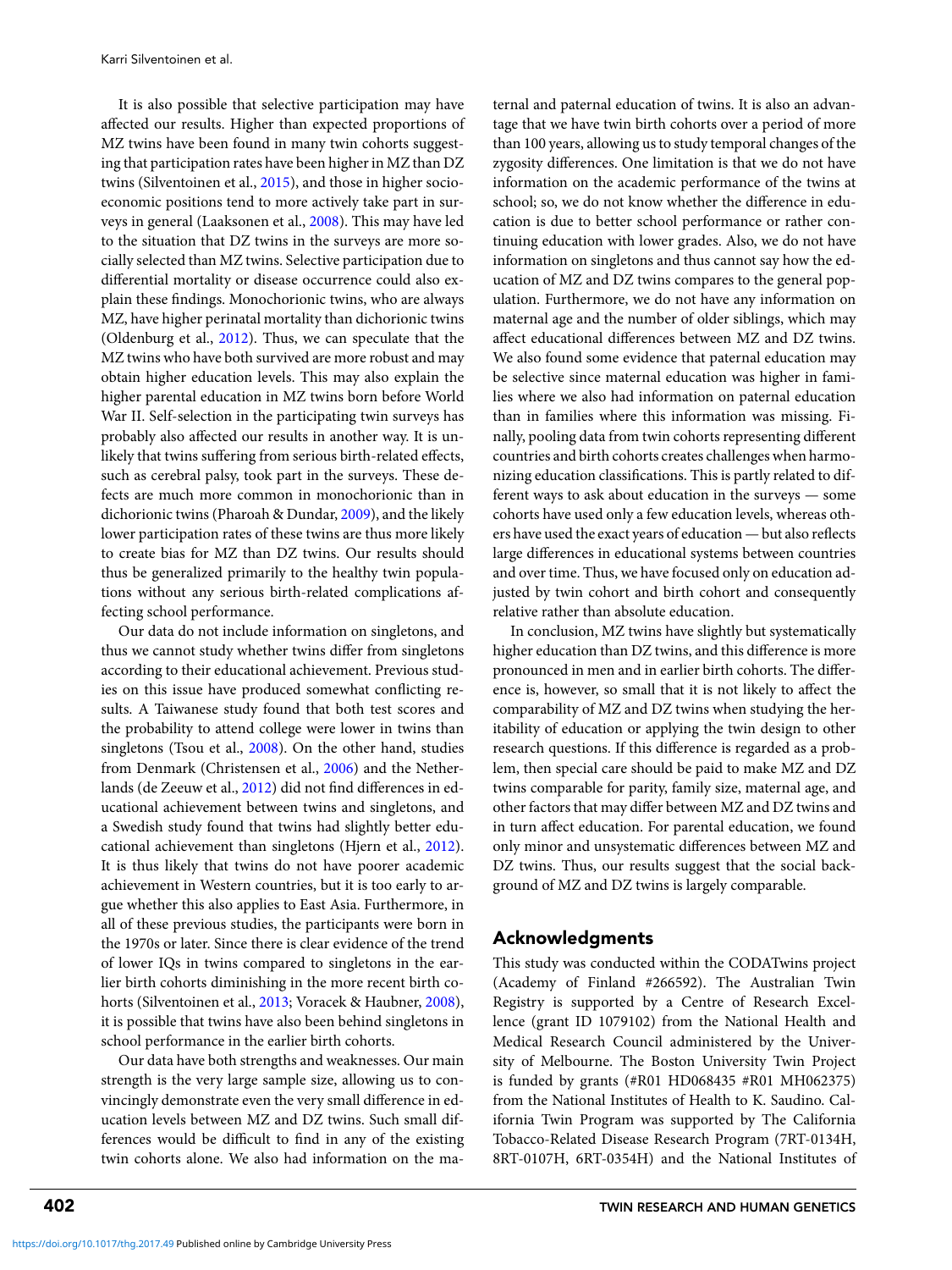<span id="page-8-0"></span>Health (1R01ESO15150-01). The Carolina African American Twin Study of Aging (CAATSA) was funded by a grant from the National Institute on Aging (grant 1RO1- AG13662-01A2) to K. E. Whitfield. The CATSS-Study is supported by the Swedish Research Council through the Swedish Initiative for Research on Microdata in the Social And Medical Sciences (SIMSAM) framework grant no 340-2013-5867, grants provided by the Stockholm County Council (ALF-projects), the Swedish Heart-Lung Foundation and the Swedish Asthma and Allergy Association's Research Foundation. Colorado Twin Registry is funded by NIDA funded center grant DA011015 and Longitudinal Twin Study HD10333; Author Huibregtse is supported by 5T32DA017637-11. Since its origin, the East Flanders Prospective Survey has been partly supported by grants from the Fund of Scientific Research, Flanders and Twins, a non-profit Association for Scientific Research in Multiple Births (Belgium). Data collection and analyses in Finnish twin cohorts have been supported by EN-GAGE — European Network for Genetic and Genomic Epidemiology, FP7-HEALTH-F4-2007, grant agreement number 201413, National Institute of Alcohol Abuse and Alcoholism (grants AA-12502, AA-00145, and AA-09203 to R J Rose, the Academy of Finland Center of Excellence in Complex Disease Genetics (grant numbers: 213506, 129680), and the Academy of Finland (grants 100499, 205585, 118555, 141054, 265240, 263278, and 264146 to J Kaprio). Gemini was supported by a grant from Cancer Research UK (C1418/A7974). Anthropometric measurements of the Hungarian twins were supported by Medexpert Ltd., Budapest, Hungary. Korean Twin-Family Register was supported by the Global Research Network Program of the National Research Foundation (NRF 2011-220-E00006). Longitudinal Israeli Study of Twins was funded by the Starting Grant no. 240994 from the European Research Council (ERC) to Ariel Knafo. The Michigan State University Twin Registry has been supported by Michigan State University, as well as grants R01-MH081813, R01-MH0820-54, R01-MH092377-02, R21-MH070542-01, R03-MH63851- 01 from the National Institute of Mental Health (NIMH), R01-HD066040 from the Eunice Kennedy Shriver National Institute for Child Health and Human Development (NICHD), and 11-SPG-2518 from the MSU Foundation. The content of this manuscript is solely the responsibility of the authors and does not necessarily represent the official views of the NIMH, the NICHD, or the National Institutes of Health. The Murcia Twin Registry is supported by Fundación Séneca, Regional Agency for Science and Technology, Murcia, Spain (08633/PHCS/08, 15302/PHCS/10 & 19479/PI/14) and Ministry of Science and Innovation, Spain (PSI2009-11560 & PSI2014-56680- R). The NAS-NRC Twin Registry acknowledges financial support from the National Institutes of Health grant number R21 AG039572. Netherlands Twin Register acknowledges the Netherlands Organization for Scientific Research

(NWO) and MagW/ZonMW grants 904-61-090, 985-10- 002, 912-10-020, 904-61-193,480-04-004, 463-06-001, 451- 04-034, 400-05-717, Addiction-31160008, Middelgroot-911-09-032, Spinozapremie 56-464-14192; VU University's Institute for Health and Care Research (EMGO+); the European Research Council (ERC - 230374), the Avera Institute, Sioux Falls, South Dakota (USA). Madeira data comes from the following project: Genetic and environmental influences on physical activity, fitness, and health: the Madeira family study. Project reference: POCI/DES/56834/2004. Founded by the Portuguese agency for research (The Foundation for Science and Technology [FCT]). South Korea Twin Registry is supported by National Research Foundation of Korea (NRF-371-2011- 1 B00047). The Texas Twin Project is currently funded by grants AA023322 and HD081437 from the National Institutes of Health. S. Y. Öncel and F. Aliev are supported by Kırıkkale University Research Grant: KKU, 2009/43 and TUBITAK grant 114C117. Washington State Twin Registry (formerly the University of Washington Twin Registry) was supported in part by grant NIH RC2 HL103416 (D. Buchwald, PI). Vietnam Era Twin Study of Aging was supported by National Institute of Health grants NIA R01 AG018384, R01 AG018386, R01 AG022381, and R01 AG022982, and, in part, with resources of the VA San Diego Center of Excellence for Stress and Mental Health. The Cooperative Studies Program of the Office of Research & Development of the United States Department of Veterans Affairs has provided financial support for the development and maintenance of the Vietnam Era Twin (VET) Registry. The content of this manuscript is solely the responsibility of the authors and does not necessarily represent the official views of the NIA/NIH, or the VA. The West Japan Twins and Higher Order Multiple Births Registry was supported by Grant-in-Aid for Scientific Research (B) (grant number 15H05105) from the Japan Society for the Promotion of Science. The University of Southern California Twin Study is funded by a grant from the National Institute of Mental Health (R01 MH58354). Osaka University Aged Twin Registry is supported by grants from JSPS KAKENHI JP (23593419, 24792601, 26671010, 24590695, 26293128, 16K15385, 16K15978, 16K15989, 16H03261).

# **Conflict of Interest**

None.

# **Supplementary Material**

To view supplementary material for this article, please visit <https://doi.org/10.1017/thg.2017.49>

## **References**

Black, S. E., Devereux, P. J., & Salvanes, K. G. (2005). The more the merrier? The effect of family size and birth order on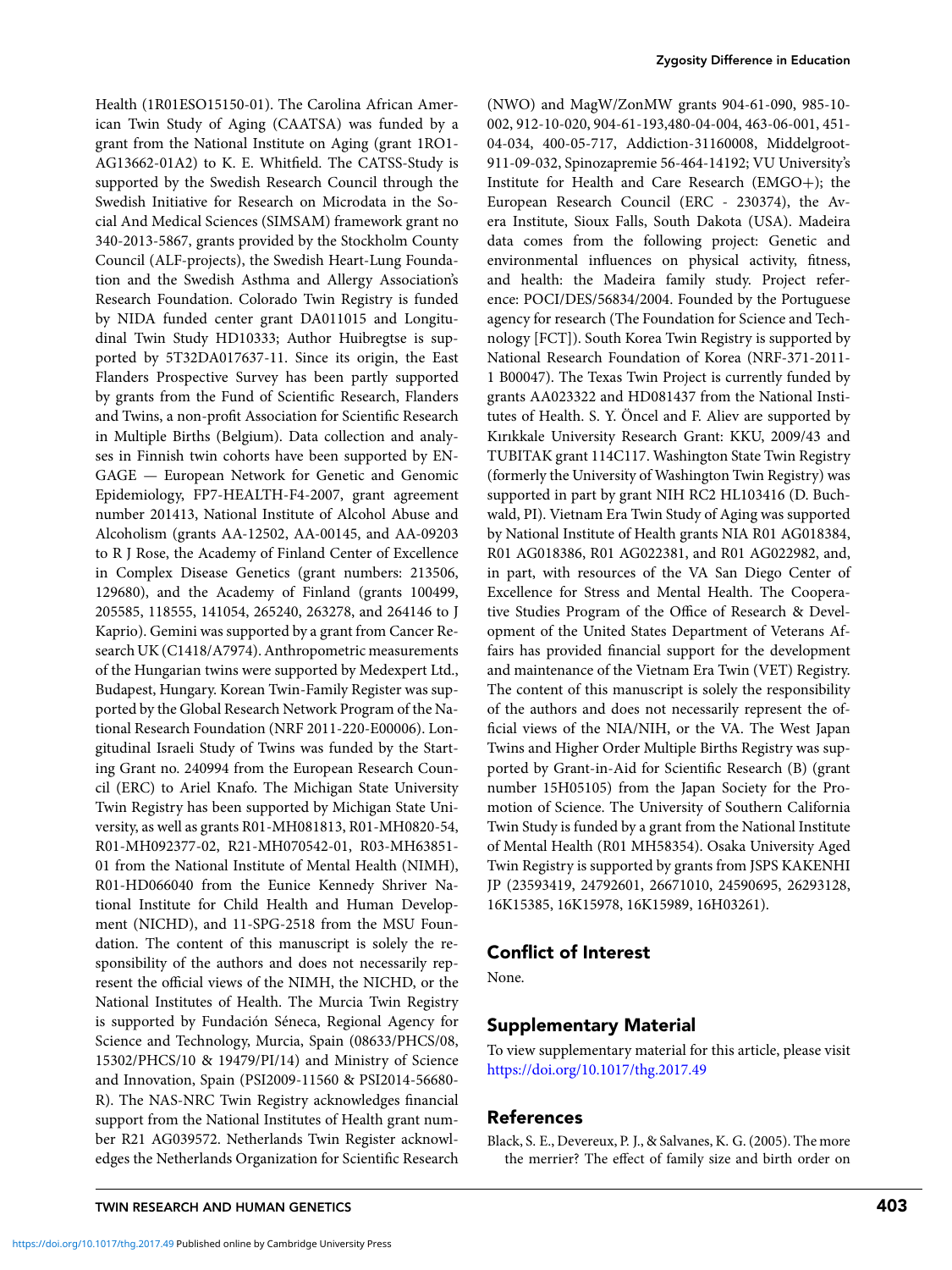<span id="page-9-0"></span>children's education. *Quarterly Journal of Economics, 120*, 669–700.

- Blossfeld, H. (2009). Educational assortative marriage in comparative perspective. *Annual Review of Sociology, 35*, 513– 530.
- Broekman, B. F., Chan, Y. H., Chong, Y. S., Quek, S. C., Fung, D., Low, Y.L., … Saw, S. M. (2009). The influence of birth size on intelligence in healthy children. *Pediatrics, 123*, e1011–e1016.
- Brooth, A. L., & Kee, H. J. (2009). Birth order matters: The effect of family size and birth order on educational attainment. *Journal of Population Economics, 22*, 367–397.
- Calvin, C., Fernandes, C., Smith, P., Visscher, P. M., & Deary, I. J. (2009). Is there still a cognitive cost of being a twin in the UK? *Intelligence, 37*, 243–248.
- Christensen, K., Petersen, I., Skytthe, A., Herskind, A. M., McGue, M., & Bingley, P. (2006). Comparison of academic performance of twins and singletons in adolescence: Follow-up study. *BMJ*, *333*, no. 1095.
- de Zeeuw, E. L., van Beijsterveldt, C. E. M. M., de Geus, E. J., & Boomsma, D. I. (2012). Twin specific risk factors in primary school achievements. *Twin Research and Human Genetics, 15*, 107–115.
- Derom, C., Gielen, M., Peeters, H., Frijns, J. P., & Zeegers, M. P. (2011). Time trends in the natural dizygotic twinning rate. *Human Reproduction, 26*, 2247–2252.
- Haworth, C. M., Wright, M. J., Martin, N. W., Martin, N. G., Boomsma, D. I., Bartels, M., … Plomin, R. (2009). A twin study of the genetics of high cognitive ability selected from 11,000 twin pairs in six studies from four countries. *Behavior Genetics, 39*, 359–370.
- Hjern, A., Ekeus, C., Rasmussen, F., & Lindblad, F. (2012). Educational achievement and vocational career in twins - a Swedish national cohort study. *Acta Paediatrica, 101*, 591– 596.
- Hout, M., & DiPrete, T. A. (2006). What we have learned: RC28's contributions to knowledge about social stratification. *Research in Social Stratification and Mobility, 24*, 1–20.
- Hur, Y. M., Luciano, M., Martin, N. G., Boomsma, D. I., Iacono, W. G., McGue, M., … Han, J. Y. (2005). A comparison of twin birthweight data from Australia, the Netherlands, the United States, Japan, and South Korea: Are genetic and environmental variations in birthweight similar in Caucasians and East Asians? *Twin Research and Human Genetics, 8*, 638–648.
- Imaizumi, Y. (2003). A comparative study of zygotic twinning and triplet rates in eight countries, 1972–1999. *Journal of Biosocial Science, 35*, 287–302.
- Jelenkovic, A., Yokoyama, Y., Sund, R., Honda, C., Bogl, L. H., Aaltonen, S., … Silventoinen, K. (2015). Zygosity differences in height and body mass index of twins from infancy to old age: A study of the CODATwins project. *Twin Research and Human Genetics, 18*, 557–570.
- Keller, M. C., Garver-Apgar, C. E., Wright, M. J., Martin, N. G., Corley, R. P., Stallings, M. C., … Zietsch, B. P. (2013). The genetic correlation between height and IQ: Shared genes or assortative mating? *PLoS Genetics, 9*, no. e1003451.
- Laaksonen, M., Aittomäki, A., Lallukka, T., Rahkonen, O., Saastamoinen, P., Silventoinen, K., & Lahelma, E. (2008). Register-based study among employees showed small nonparticipation bias in health surveys and check-ups. *Journal of Clinical Epidemiology, 61*, 900–906.
- Lesthaeghe, R. (2010). The unfolding story of the second demographic transition. *Population and Development Review, 36*, 211–251.
- Mackenbach, J. P., Stirbu, I., Roskam, A. J., Schaap, M. M., Menvielle, G., Leinsalu, M., Kunst, A. E., & European Union Working Group on Socioeconomic Inequalities in Health. (2008). Socioeconomic inequalities in health in 22 European countries. *New England Journal of Medicine, 358*, 2468–2481.
- Magnusson, P. K., Rasmussen, F., & Gyllensten, U. B. (2006). Height at age 18 years is a strong predictor of attained education later in life: Cohort study of over 950,000 Swedish men. *International Journal of Epidemiology, 35*, 658–663.
- Modig, K., Silventoinen, K., Tynelius, P., Kaprio, J., & Rasmussen, F. (2011). Genetics of the association between intelligence and nicotine dependence: A study of male Swedish twins. *Addiction, 106*, 995–1002.
- Myrskylä, M., Silventoinen, K., Tynelius, P., & Rasmussen, F. (2013). Is later better or worse? Association of advanced parental age with offspring cognitive ability among half a million young Swedish men. *American Journal of Epidemiology, 177*, 649–655.
- Oldenburg, A., Rode, L., Bødker, B., Ersbak, V., Holmskov, A., Jørgensen, F. S., … Tabor, A. (2012). Influence of chorionicity on perinatal outcome in a large cohort of Danish twin pregnancies. *Ultrasound in Obstetrics and Gynecology*, *39*, 69–74.
- Penninkilampi-Kerola, V., Moilanen, I., & Kaprio, J. (2005). Co-twin dependence social interactions and academic achievement - A population-based study of adolescent twins and their parents. *Journal of Social and Personal Relationships, 22*, 519–541.
- Pharoah, P. O., & Dundar, Y. (2009). Monozygotic twinning, cerebral palsy and congenital anomalies, *Hum Reprod Update, 15*, 639–648.
- Posthuma, D., Beem, A. L., de Geus, E. J., van Baal, G. C., von Hjelmborg, J. B., Iachine, I., & Boomsma, D. I. (2003). Theory and practice in quantitative genetics. *Twin Research, 6*, 361–376.
- Segal, N. L. (2002). Co-conspiration and double dealers: A twin film analysis. *Personality and Individual Difference*s, *33*, 621–631.
- Segal, N. L., & Hershberger, S. L. (1999). Cooperation and competition in adolecents twins: Findings from a prisoner's dilemma game. *Evolution and Human Behavior, 20*, 29–51.
- Silventoinen, K., Jelenkovic, A., Sund, R., Honda, C., Aaltonen, S., Yokoyama, Y., … Kaprio, J. (2015). The CODATwins Project: The cohort description of collaborative project of development of anthropometrical measures in twins to study macro-environmental variation in genetic and environmental effects on anthropometric traits. *Twin Research and Human Genetics*, *18*, 348–360.